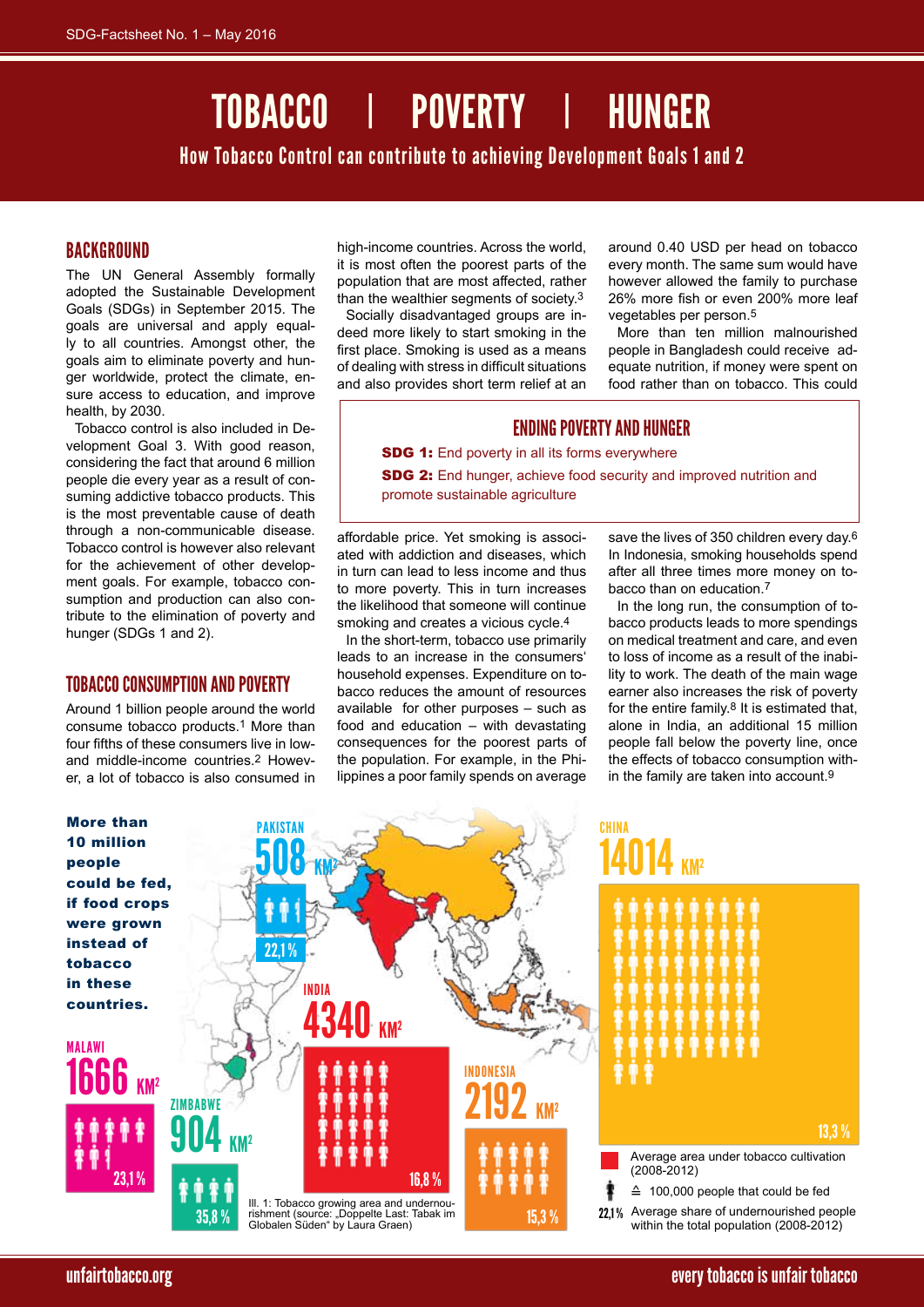# Tobacco Production and Food Insecurity

More than 17 million people around the world work in tobacco farming – primarily in low- and middle-income countries.10 It is a fact that tobacco farming goes hand in hand with poverty in several countries. Research shows that farmers have difficulties in making a living from tobacco growing, since the earnings are often so low that there is no money left to pay any workers. This in turn fosters the use of child labour.11 Farmers in Brazil, Kenya, Bangladesh, Vietnam and other countries have also complained that the quality of their harvest is regularly being undergraded, in an effort to bring the prices down.12 In Malawi, Spain and Italy it was proven that the tobacco industry had been fixing prices.13 Many farming families have even become indebted to tobacco companies.14

Tobacco farming is also linked to food insecurity in a number of countries. For instance, landless tenant farmers working on tobacco plantations in Malawi

by 38% between 2007 and 2012 alone. In six of the top ten tobacco producing countries a significant share of the population is undernourished (see Ill. 1). More than ten million people could be fed, if food crops were grown instead of tobacco in these countries.18 In Malawi alone, where 23% of the population is undernourished, it would be possible to grow food for 750,000 people on the crop area currently being used for tobacco cultivation.19

## WHAT CAN BE DONE

A reduction in tobacco consumption – particularly in low- and middle-income countries – could contribute to a significant reduction in poverty (SDG 1), an increase in resilience against social and economic crises (SDG 1.5), and to increased food security (SDG 2). The implementation of the WHO Framework Convention on Tobacco Control (FCTC) is important for reaching these goals (SDG 3.a). Proven tobacco control measures include tobacco tax increases,

# TOBACCO CONTROL IS PART OF THE DEVELOPMENT GOALS

With SDG 3, the United Nations want to *"ensure healthy lives and promote well-being for all at all ages"*. This includes target 3.a, which aims to strengthen the implementation of the WHO Framework Convention on Tobacco Control (FCTC).

regularly receive very small food rations and live in extreme poverty.15 Given that land in Malawi is scarce, the use of land resources for tobacco growing therefore also leads to food insecurity for landowning smallholders.

On tobacco farms, more than two thirds of children suffer from stunting (SDG 2.2), compared to other farms, where 40% of children are affected.16 In other countries, such as Kenya and Bangladesh, tobacco cultivation has replaced food crops and has led to local food insecurity.17 In low-income countries that are dependent on food imports, the area under tobacco cultivation has increased health education, and smoking cessation programmes. It is often argued that increasing tax disproportionately burdens the poorer segments of the population. It has however been shown that poorer consumers do respond to price increases and stop smoking.20 This process can be further supported through smoking cessation programmes tailored for the poorer parts of the population.

In order to combat poverty (SDG 1) amongst tobacco growers, in the short term, it would be necessary to act against tobacco companies' collusion over prices. Quality inspectors employed by the state could be deployed for this



Tobacco Harvest, creativecommons.org/licenses/by-nc/2.0 $by-nq/2.0$ tivecommons.org/l obacco © Magalie L'Abbé,

purpose. Particularly in Malawi, the Tenancy Labour Bill, which has been called for since 1995, needs to be passed in order to ensure basic rights for tenant farmers.21

In the long term, it is however important to support the creation of alternative livelihoods, in order to achieve sustainable agriculture and food security (SDG 2). The provision of alternative livelihoods is established in Article 17 of the WHO FCTC.22

### Sources

Bibliography available online:  $\rightarrow$  [www.unfairtobacco.org/en/sdg-facts01](http://www.unfairtobacco.org/en/sdg-facts01)

#### Further Information

"*Tobacco: Antisocial, Unfair, Harmful to the Environment - Tobacco Production and Consumption as an Example of the Complexity of Sustainable Development Goals (SDGs)"* by Sonja von Eichborn and Marie-Luise Abshagen

→ [www.unfairtobacco.org/en/sdg-studie](http://www.unfairtobacco.org/en/sdg-studie) *"Doppelte Last: Tabak im Globalen Süden"* (2014) by Laura Graen → [www.unfairtobacco.org/en/doppeltelast](http://www.unfairtobacco.org/en/doppeltelast)

Unfairtobacco.org

c/o BLUE 21 | Gneisenaustr. 2a | 10961 Berlin Phone: +49 - (0)30 - 694 6101 | Email: info@unfairtobacco.org Website: www.unfairtobacco.org

Author: Laura Graen, forchangemakers.com Layout: Michael Tümptner, neungradplus.de

Berlin, May 2016

Unfairtobacco.org informs about human rights violations, exploitation and environmental destruction by the tobacco industry.

With financial support from ENGAGEMENT GLOBAL,

on behalf of  $\blacksquare$ 

With the kind support of  $\prod$ 



The contents of this publication are the sole responsibility of the Berlin Working Group on Environment and Development (BLUE 21 e.V.) and do not reflect the views of Engagement Global gGmbH, the Federal Ministry for Economic Cooperation and Development or the Senate Department for Economics, Technology and Research.